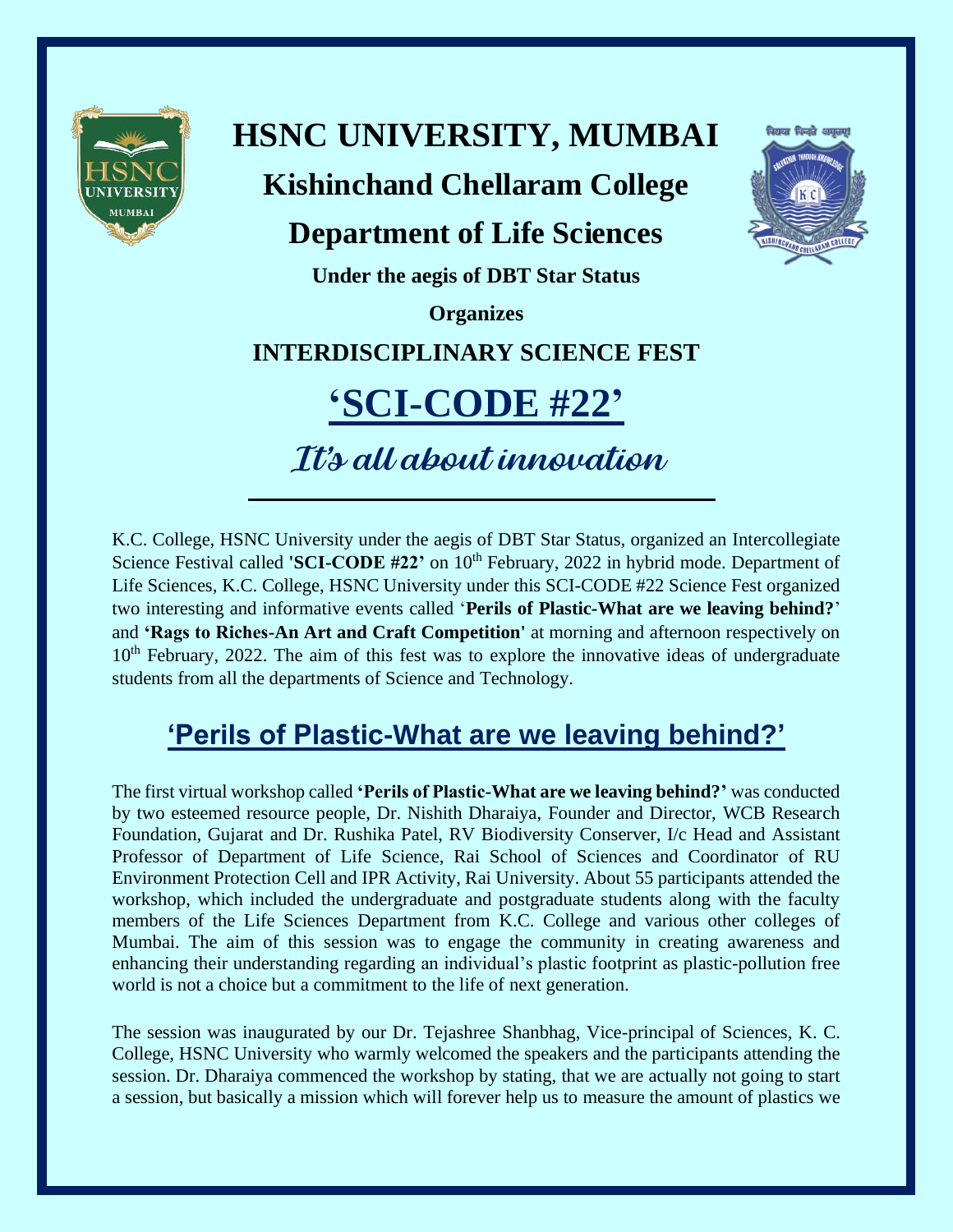leave behind. Sir then went on to explain the motto behind establishing the WCB Research Foundation which is fundamentally to add science into the arena of environmental conservation for sustainable and long term effects. Dr. Dharaiya introduced the participants to 'Prithviya' WCB's quarterly newsletter whose Chief Editor is our very own Dr. Sagarika Damle, Head of Department of Life Sciences, Co-ordinator of DBT Star Status, K. C. College, HSNC University. Sir elaborated about the various research activities of WCB including Artificial Nest Box Project, Sloth Bear Conservation Awareness programs, etc. which are funded by National as well as International organizations. Dr. Dharaiya mentioned that WCB Research Foundation presents Prof. M. I. Award to Young Wildlife and Conservation Biologist along with the cash prize of 15,000 rupees. Sir briefly explained that the objective of this workshop is to collect and determine the plastic footprints of people to assess it's consequences on the ecosystem and biodiversity in order to provide possible suggestions for the reduction of plastic usage.

Dr. Rushika Patel initiated the session by concisely explaining the current scenario of plastic pollution in India. Furthermore, ma'am mentioned the several challenges one faces to determine the plastic pollution as there is a lack of sufficient and accurate data. Ma'am illustrated different ways to determine plastic pollution i.e. solid waste, sediments, number of particles present, etc. Dr. Patel also informed the participants, the different threats that are possessed by the plastic pollution on the environment such as increased plastic bio-magnification, blockage of animal's digestive tract, light deprivation in ocean, etc. Talking about recycling of plastics, ma'am explained a new method called as bio-upcycling which uses engineered enzyme mixtures for recycling of plastic monomers to create valuable products. Meticulously, Dr. Patel demonstrated the participants how to easily analyze the data of plastic footprints using Display R, a data visualization software which will provide the students with relevant tools to aid in their future research studies. The lecture was followed by a question and answer session where ma'am patiently answered several questions in detail thereby ensuring that their doubts are properly clarified. Lastly, Department of Life Sciences, K. C. College, HSNC University under 'Rerouting from Code Red to Code Green (RCRCG)' introduced the participants to their new initiative called **'पर-E-वर्तन-A Plastic and E-Waste Bank'** with collaboration of Dr. Rashmika Joshi, an Environment Consultant to collect plastic and E-waste generated from household that is usually not accepted by the scrap-dealers to create a zero waste enivironment in K. C. College. Dr. Sagarika Damle, Head of Department of Life Sciences, K.C. College gave the concluding remarks and expressed her gratitude to Dr. Rushika for enlightening the students with her noteworthy knowledge and expertise. The webinar was concluded with a heartfelt vote of thanks by a student volunteer.

#### **'Rags to Riches-An Art and Craft Competition'**

The second offline workshop called **'Rags to Riches-An Art and Craft Competition'** was conducted by our esteemed resource person and judge of the competition, Ms. Bhoomi Dubal, BSc Life Sciences Graduate, Self-Taught Artist, Entrepreneur and Art Educator. About 11 participants participated in the competition, which included the undergraduate students from the Department of Life Sciences, K.C. College, HSNC University. The aim of this competition was to create awareness regarding plastic pollution and inspire the creative thinking of the students.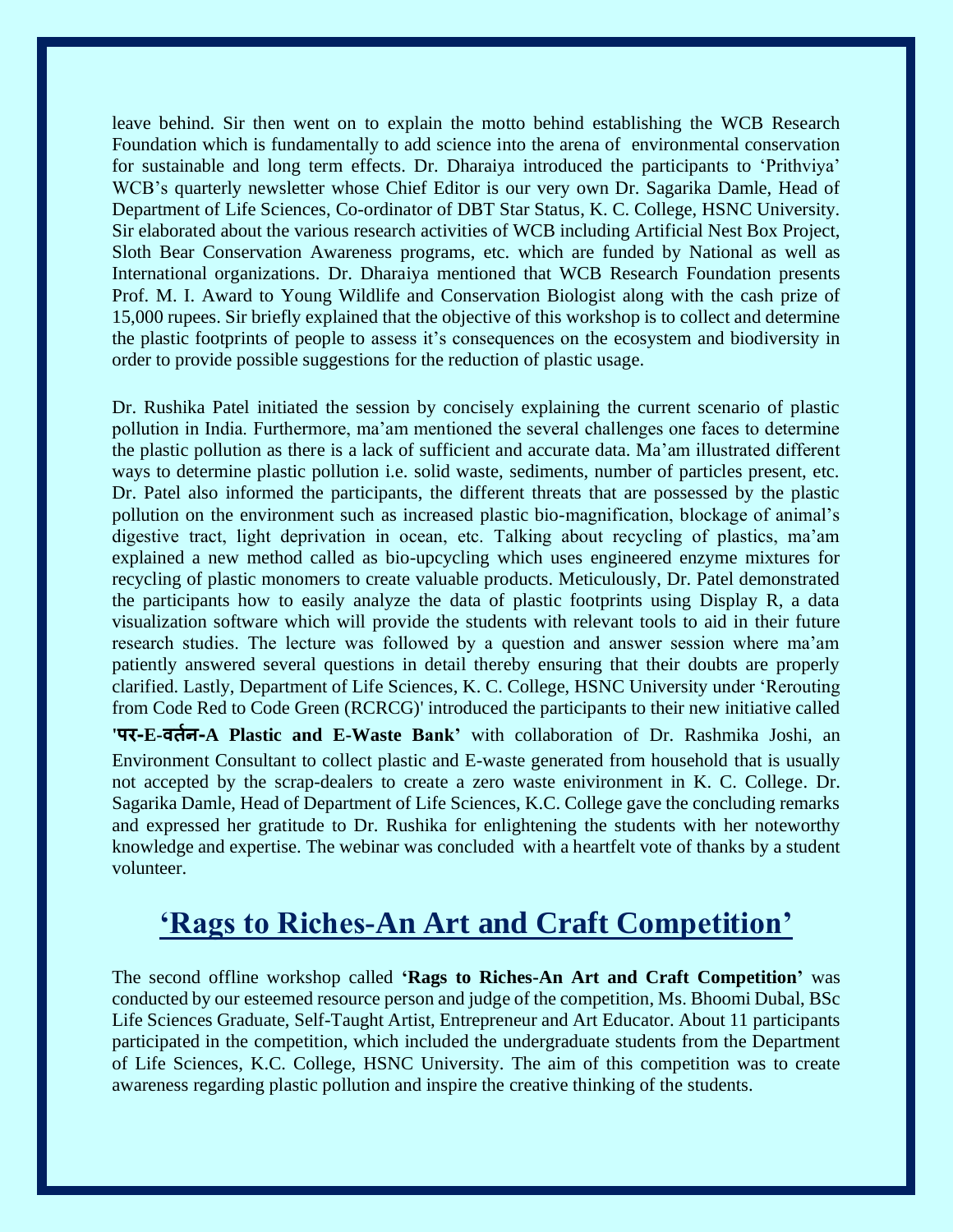Prior to the competition, Bhoomi ma'am commenced the session through an elucidative art and craft demonstration. For the competition, participants were allotted a time limit of 60 minutes, wherein they were instructed to decorate a portrait of a scientist using waste materials in their own creative way. The waste materials that were provided to them were used wool, pistachio shells, envelopes, food packets, old fairy lights, etc. After the decoration, Bhoomi ma'am judged the competition very patiently with dedication and then the results were announced where 1<sup>st</sup> prize was given to Ms. Kelly Nigrel, 2<sup>nd</sup> prize to Ms. Harshita Pujari, 3<sup>rd</sup> prize was shared by Ms. Ayesha Khatri and Mr. Robin Malhotra and the Innovation prize was given to Ms. Saraan Qureshi. The workshop proved very much successful in making the students understand how to utilize the waste materials in an innovative and creative manner.

#### **Feedback:-**

**The extensive knowledge and experience of the illustrious resource people not only stimulated student's interest in reducing plastic footprints but also helped them understand the important aspects of using wastes in a creative way. The speakers with their remarkable knowledge very concisely explained all the aspects for determining plastic footprints in an extremely elucidative manner. All the participants felt that communication with the speakers was at ease and they patiently responded all the questions and clarified the doubts of the students. The workshops as a whole was splendid as the speakers were excellent orienteers and had keen knowledge of their work. Both the workshops were very well organized and the information was effectively delivered and also the time allotted was sufficient. Many participants conveyed their gratitude and wished to attend more such empirical and elaborate workshops on these subjects in future as well. Altogether, the participation in these workshops was a delightful investment of time and it was a great success.**



**Dr. Rushika Patel providing an interesting talk on 'PlASTIC FOOTPRINTS'**